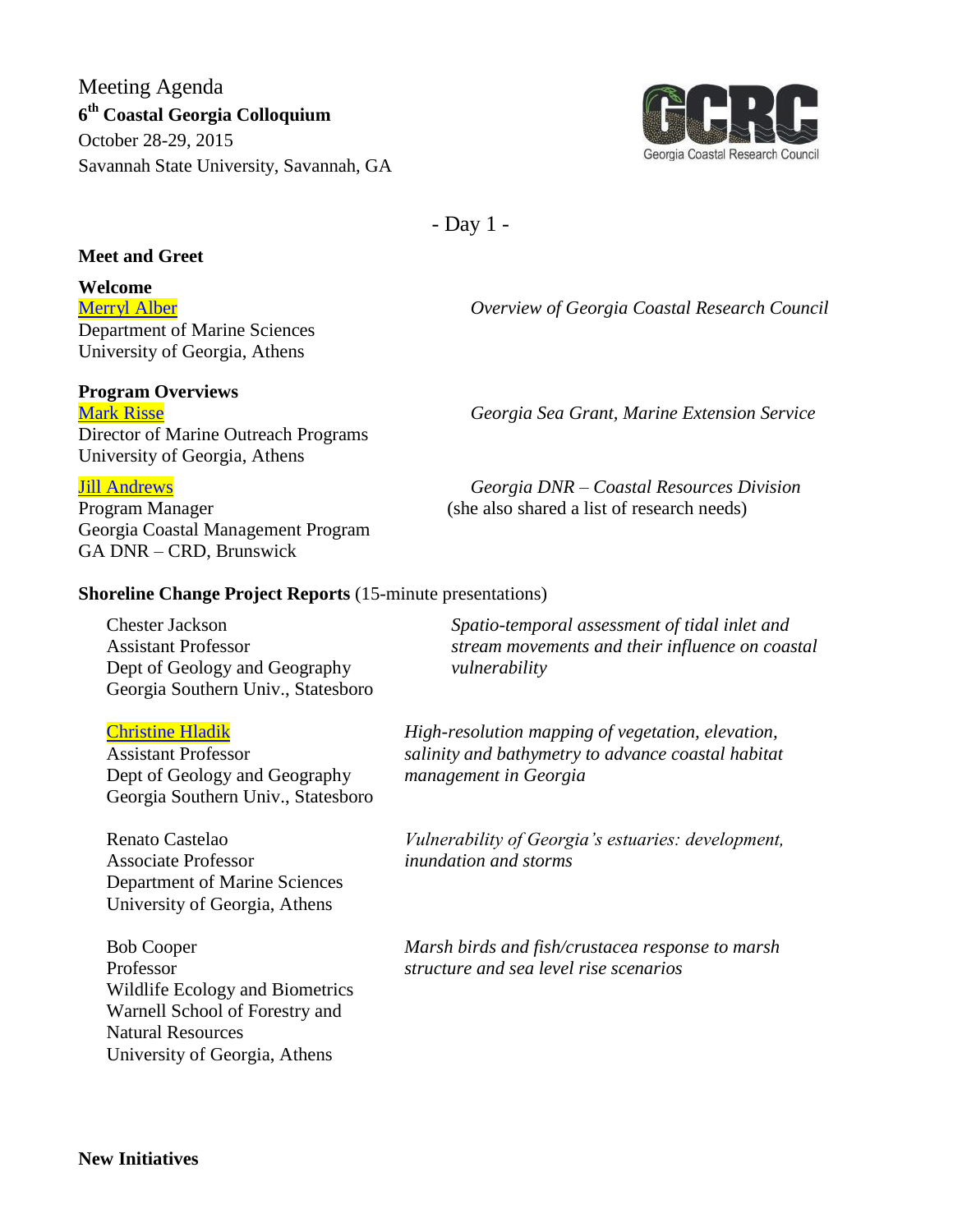*USGS – Georgia coastal monitoring*

Brian Hughes Associate Director Supervisory Hydrologist, Environmental Investigations and Research Section South Atlantic Water Science Center US Geological Survey, Norcross

Liz Booth Program Director Watershed Planning and Monitoring Watershed Protection Branch GA Dept of Natural Resources Environmental Protection Division, Atlanta *Developing numeric nutrient criteria for Georgia waters*

## **Introductions** (3-minute talks)

| <b>Clark Alexander</b>   | Professor, Skidaway Institute of Oceanography, Univ of Georgia,<br>Savannah                                            |
|--------------------------|------------------------------------------------------------------------------------------------------------------------|
| Pat Geer                 | Section Chief, Marine Fisheries, Georgia Department of Natural<br>Resources, Coastal Resources Division, Savannah      |
| <b>Tom Bliss</b>         | Director, Shellfish Research Lab, UGA Marine Extension and Georgia<br>Sea Grant, Savannah                              |
| <b>Elizabeth Harvey</b>  | Assistant Professor, Skidaway Institute of Oceanography, University<br>of Georgia, Savannah                            |
| Julia Diaz               | Assistant Professor, Skidaway Institute of Oceanography, University of<br>Georgia, Savannah                            |
| <b>Matthew Gribble</b>   | Assistant Professor, Rollins School of Public Health, Emory University,<br>Atlanta                                     |
| Craig Landry             | Associate Professor, Department of Agricultural & Applied Economics,<br>University of Georgia, Athens                  |
| <b>Eric Spears</b>       | Associate Professor, Department of History & Geography, Georgia<br>College and State University, Milledgeville         |
| <b>Sarah Fangman</b>     | Superintendent, Gray's Reef National Marine Sanctuary, Savannah                                                        |
| Mona Behl                | Associate Director, UGA Marine Extension and Georgia Sea Grant,<br>Athens                                              |
| <b>Heather Joesting</b>  | Assistant Professor, Department of Biology, Armstrong State University,<br>Savannah                                    |
| <b>Sonny Emmert</b>      | Coastal Resources Specialist, Georgia Department of Natural Resources,<br><b>Coastal Resources Division, Brunswick</b> |
| <b>Joan Sheldon</b>      | Research Professional, Georgia Coastal Research Council, University of<br>Georgia, Athens                              |
| <b>Kimberley Andrews</b> | Research Professional, Savannah River Ecology Laboratory, University<br>of Georgia, Aiken, SC                          |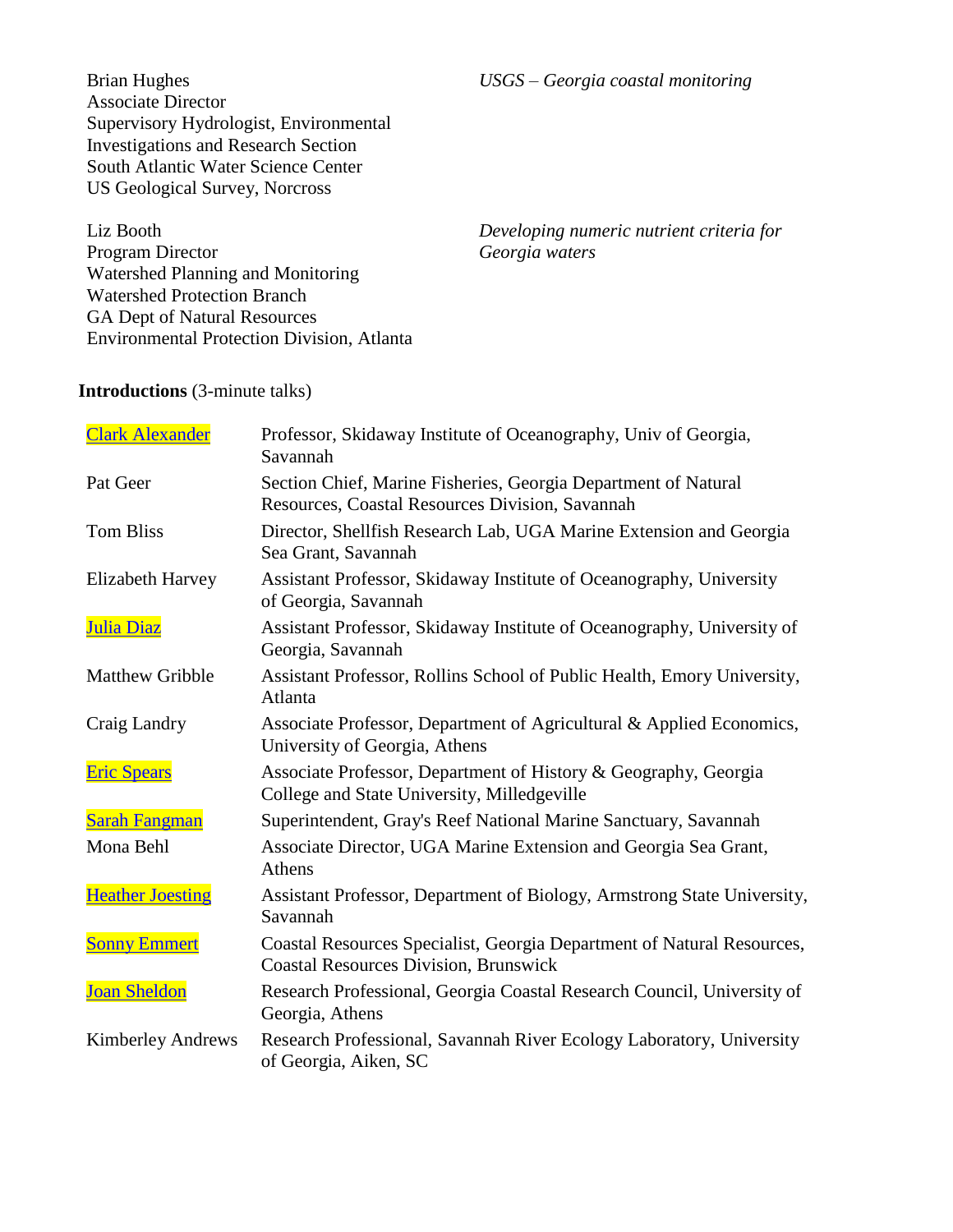## **Reception & Poster Presentations**

## **Posters:**

Merryl Alber, UGA Dept. of Marine Sciences, *The Georgia Coastal Ecosystems Long Term Ecological Research Project*

Kimberly Andrews, Savannah River Ecology Lab, *Studying the effects of prescribed fire on the trophic community in maritime grasslands*

Doug Atkinson, UGA Marine Extension and Georgia Sea Grant, *The Septic Tank Inventory of the Georgia Coast - Status of the Project and Answers to Commonly Asked Questions*

Bob Crimian, The Nature Conservancy, *Ocean Planning: Engaging stakeholders to better understand resources and uses off Georgia's coast*

Catherine Edwards, Skidaway Institute of Oceanography - UGA, *Advances in Glider Sampling Using Navigation with Guidance from Ocean Models*.

Marc Frischer, Skidaway Institute of Oceanography - UGA, *Shrimp Black Gill in the Coastal Southeast USA, Causes and Consequences: Integrating High Throughput Sequencing Data with Other Large Datasets*

Kevin Haas, School of Civil Engineering, Georgia Institute of Technology, *Measurements of the Surface Pressure Gradient in a Saltmarsh*

Jenessa Kay, The Nature Conservancy, *Metrics for determining conservation success of living shoreline pilot projects in coastal Georgia*

Ben Maher, GA DNR Coastal Resources Division, *Quantifying salt marsh edge habitat in coastal GA using a drop-ring sampling technique*

Madeleine Russell, UGA Marine Extension and GA Sea Grant, *Learning How to Become Resilient: the St Marys Flood Resiliency Plan*

Madeleine Russell, UGA Marine Extension and GA Sea Grant, *Tybee Island: Sea Level Rise Adaptation Brief*

--- End of Day 1---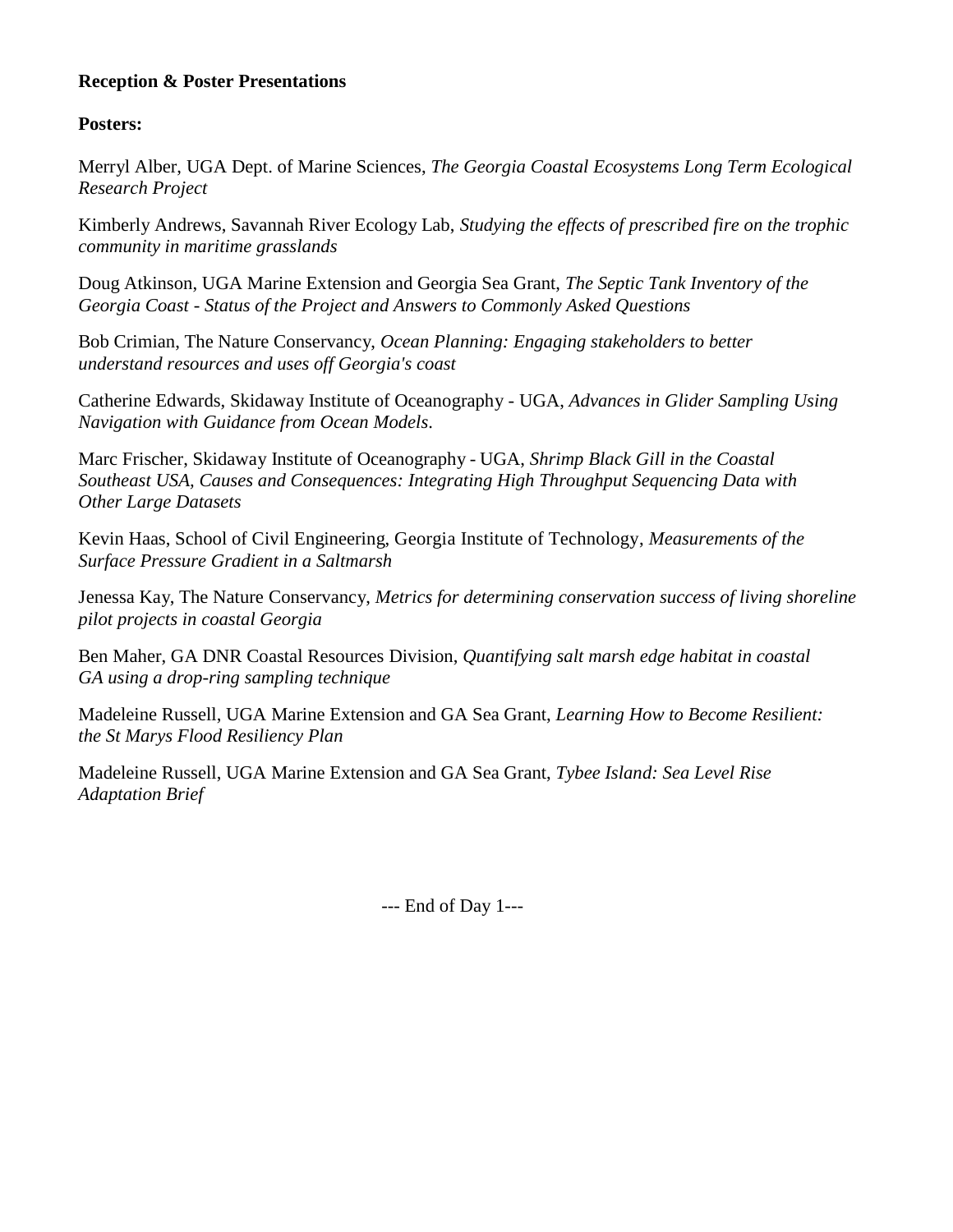- Day 2 -

# **Meet and Greet**

# **Coastal Resources Project Reports** (15-minute presentations)

| <b>Marc Frischer</b><br>Professor<br>Skidaway Institute of Oceanography<br>University of Georgia, Savannah               | Black Gill Disease in Georgia shrimp: causes, distribution,<br>and transmission                                                |
|--------------------------------------------------------------------------------------------------------------------------|--------------------------------------------------------------------------------------------------------------------------------|
| Jacque Kelly<br><b>Assistant Professor</b><br>Dept of Geology and Geography<br>Georgia Southern University<br>Statesboro | Evaluation of the role of groundwater and elevation on<br>marsh dieback development and recovery                               |
| <b>Dan Gleason</b><br>Professor<br>Department of Biology<br>Georgia Southern University<br>Statesboro                    | Connectivity between the Altamaha River estuary and<br>critical coastal marine habitats                                        |
| <b>Ben Carswell</b><br>Director of Conservation<br>Jekyll Island State Park Authority                                    | Jekyll Island marsh fragments: assessing ecological<br>function and health for restoration planning on Jekyll<br><b>Island</b> |

# **Introductions** (3-minute talks)

| Carla Curran             | Associate Professor, Marine and Environmental Sciences Department,<br>Savannah State University, Savannah      |
|--------------------------|----------------------------------------------------------------------------------------------------------------|
| <b>Christopher Hintz</b> | Associate Professor, Marine and Environmental Sciences Department,<br>Savannah State University, Savannah      |
| <b>Holly Nance</b>       | Assistant Professor, Department of Natural Sciences, College of<br>Coastal Georgia, Brunswick                  |
| <b>John Carroll</b>      | Assistant Professor, Department of Biology, Georgia<br>Southern University, Statesboro                         |
| <b>Todd Driver</b>       | Environmentalist, Georgia Department of Public Health, Coastal<br>Health District, Savannah                    |
| <b>Fred Hay</b>          | Sapelo Island Research Manager, Georgia Department of Natural Resources,<br><b>Wildlife Resources Division</b> |
| Richard Lee              | Professor, Skidaway Institute of Oceanography, University of<br>Georgia, Savannah                              |
| William Savidge          | Assistant Professor, Skidaway Institute of Oceanography,<br>University of Georgia, Savannah                    |
| <b>Carol Pride</b>       | Professor, Marine & Environmental Sciences Department, Savannah State<br>University, Savannah                  |
| Sue Ebanks               | Assistant Professor, Marine and Environmental Sciences Department,<br>Savannah State University, Savannah      |